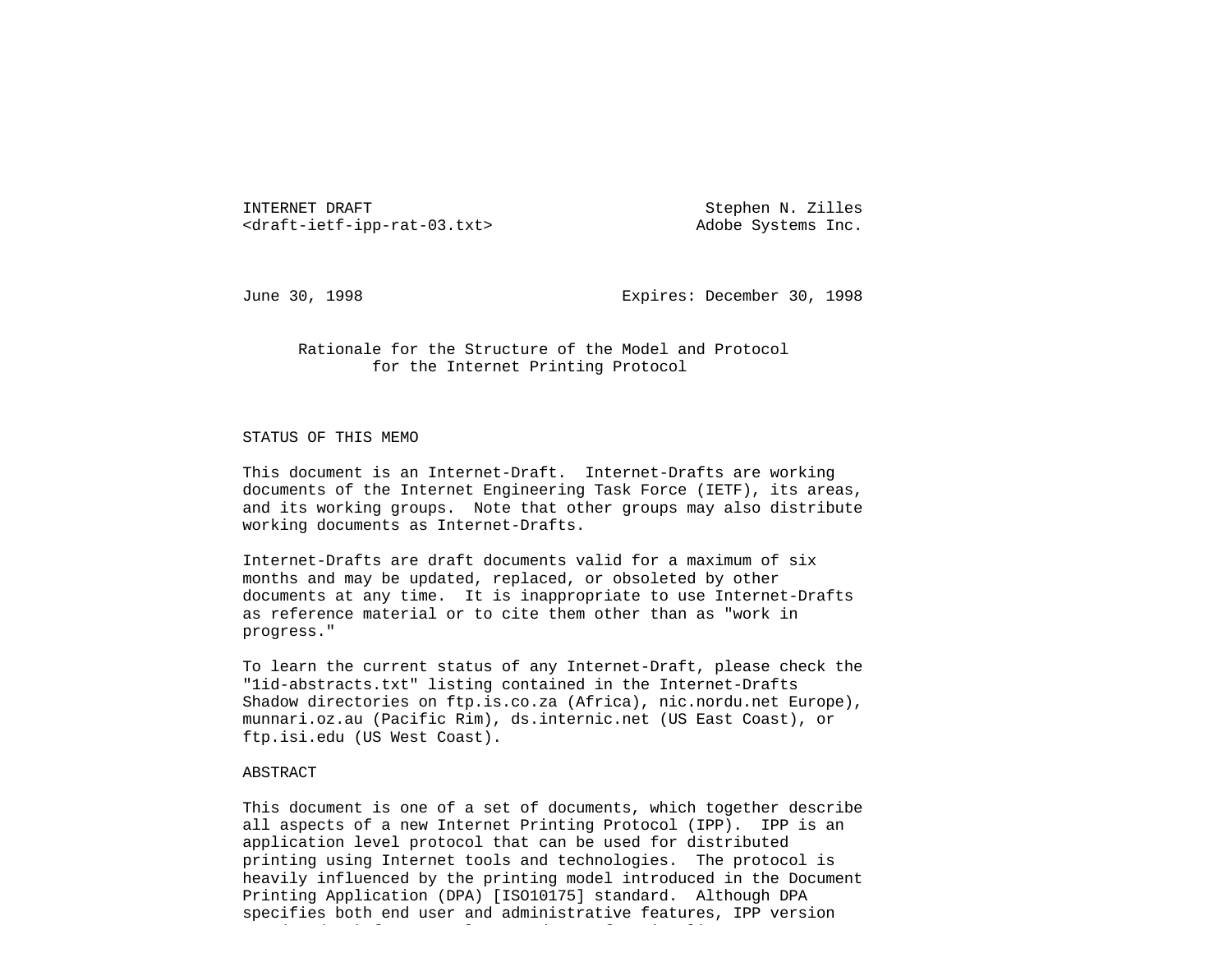Zilles draft-ietf-ipp-rat-03.txt [Page 1]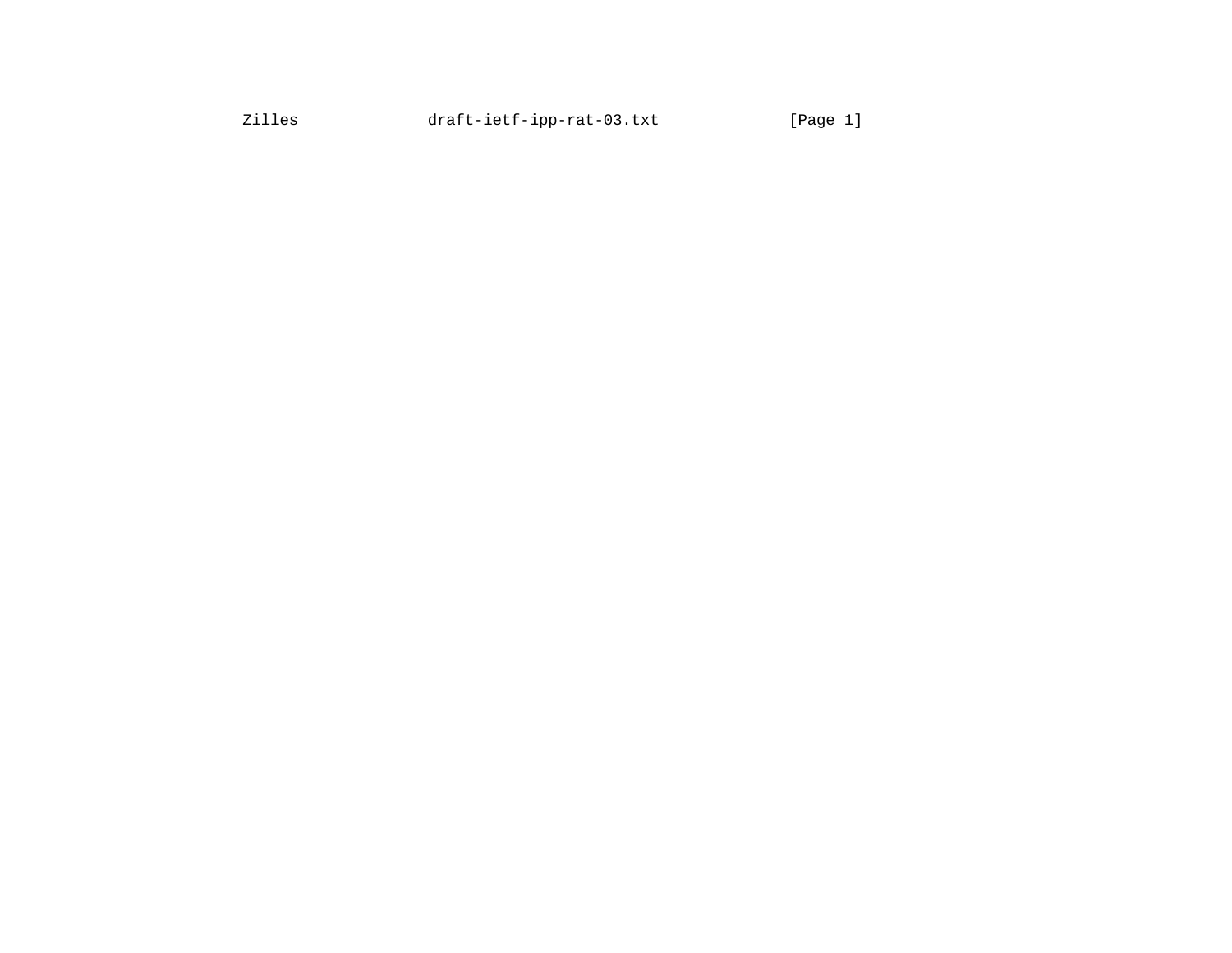Printing Protocol (this document) (informational) Internet Printing Protocol/1.0: Model and Semantics [IPP-MOD] Internet Printing Protocol/1.0: Encoding and Transport [IPP-PRO] Mapping between LPD and IPP Protocols [IPP-LPD] (informational)

The design goals document, "Design Goals for an Internet Printing Protocol", takes a broad look at distributed printing functionality, and it enumerates real-life scenarios that help to clarify the features that need to be included in a printing protocol for the Internet. It identifies requirements for three types of users: end users, operators, and administrators. The requirements document calls out a subset of end user requirements that are satisfied in IPP/1.0. Operator and administrator requirements are out of scope for version 1.0. This document, "Rationale for the Structure and Model and Protocol for the Internet Printing Protocol", describes IPP from a high level view, defines a road map for the various documents that form the suite of IPP specifications, and gives background and rationale for the IETF working group's major decisions. The document, "Internet Printing Protocol/1.0: Model and Semantics", describes a simplified model with abstract objects, their attributes, and their operations. The model introduces a Printer and a Job. The Job supports multiple documents per Job. The model document also addresses how security, internationalization, and directory issues are addressed. The protocol specification, "Internet Printing Protocol/1.0: Encoding and Transport", is a formal mapping of the abstract operations and attributes defined in the model document onto HTTP/1.1. The protocol specification defines the encoding rules for a new Internet media type called "application/ipp". The "Mapping between LPD and IPP Protocols" gives some advice to implementors of gateways between IPP and LPD (Line Printer Daemon) implementations.

#### 1. ARCHITECTURAL OVERVIEW

The Internet Printing Protocol (IPP) is an application level protocol that can be used for distributed printing on the Internet. This protocol defines interactions between a client and a server. The protocol allows a client to inquire about capabilities of a printer, to submit print jobs and to inquire about and cancel print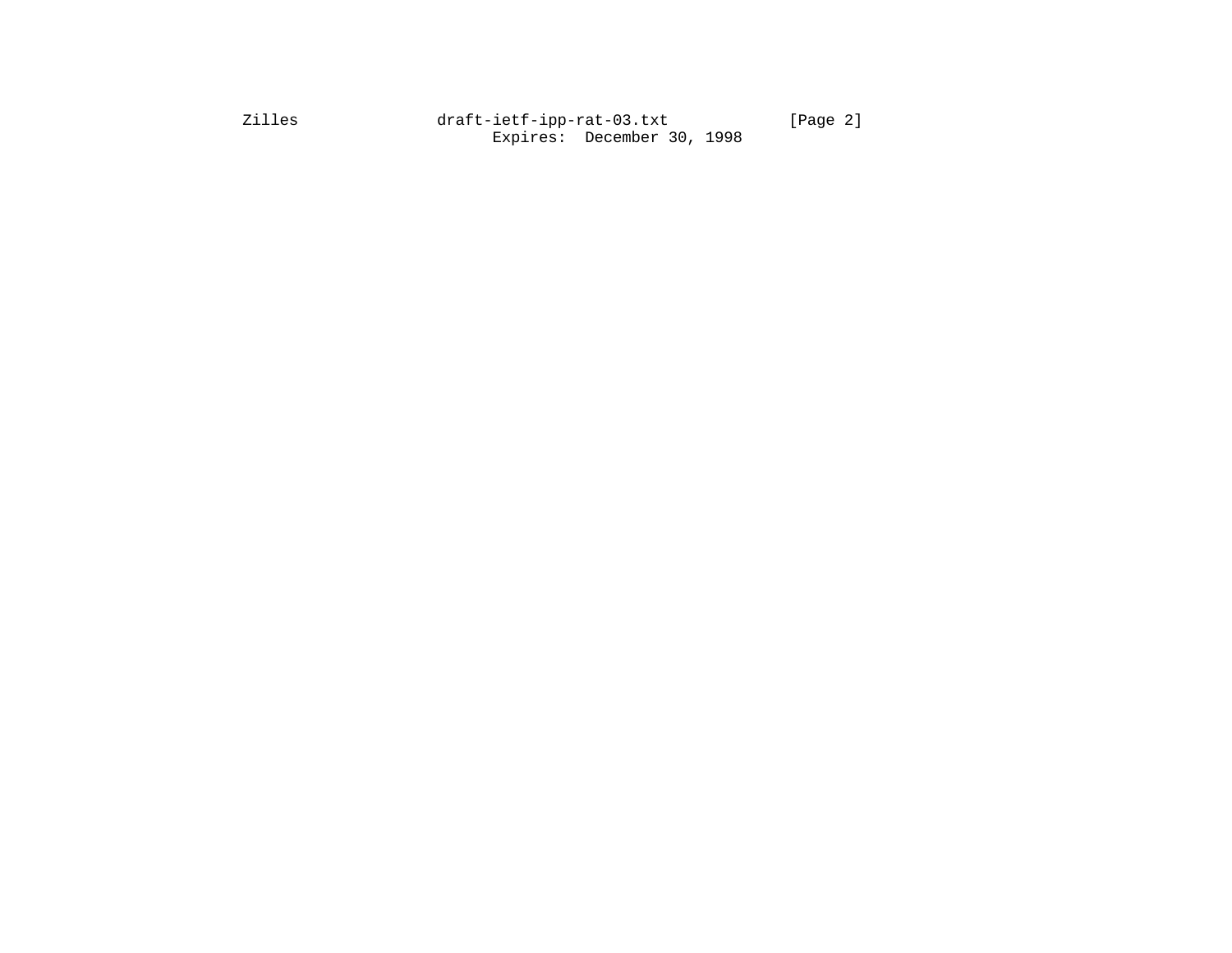the capabilities of the Printer. This abstract Model is hierarchical in nature and reflects the structure of the Printer and the Jobs that may be being processed by the Printer.

The Internet provides a channel between the client and the server/Printer. Use of this channel requires flattening and sequencing the hierarchical Model data. Therefore, the IPP also defines (in the Encoding and Transport document [IPP-PRO]) an encoding of the data in the model for transfer between the client and server. This transfer of data may be either a request or the response to a request.

Finally, the IPP defines (in the Encoding and Transport document [IPP-PRO]) a protocol for transferring the encoded request and response data between the client and the server/Printer.

An example of a typical interaction would be a request from the client to create a print job. The client would assemble the Model data to be associated with that job, such as the name of the job, the media to use, the number of pages to place on each media instance, etc. This data would then be encoded according to the Protocol and would be transmitted according to the Protocol. The server/Printer would receive the encoded Model data, decode it into a form understood by the server/Printer and, based on that data, do one of two things: (1) accept the job or (2) reject the job. In either case, the server must construct a response in terms of the Model data, encode that response according to the Protocol and transmit that encoded Model data as the response to the request using the Protocol.

Another part of the IPP architecture is the Directory Schema described in the model document). The role of a Directory Schema is to provide a standard set of attributes which might be used to query a directory service for the URI of a Printer that is likely to meet the needs of the client. The IPP architecture also addresses security issues such as control of access to server/Printers and secure transmissions of requests, response and the data to be printed.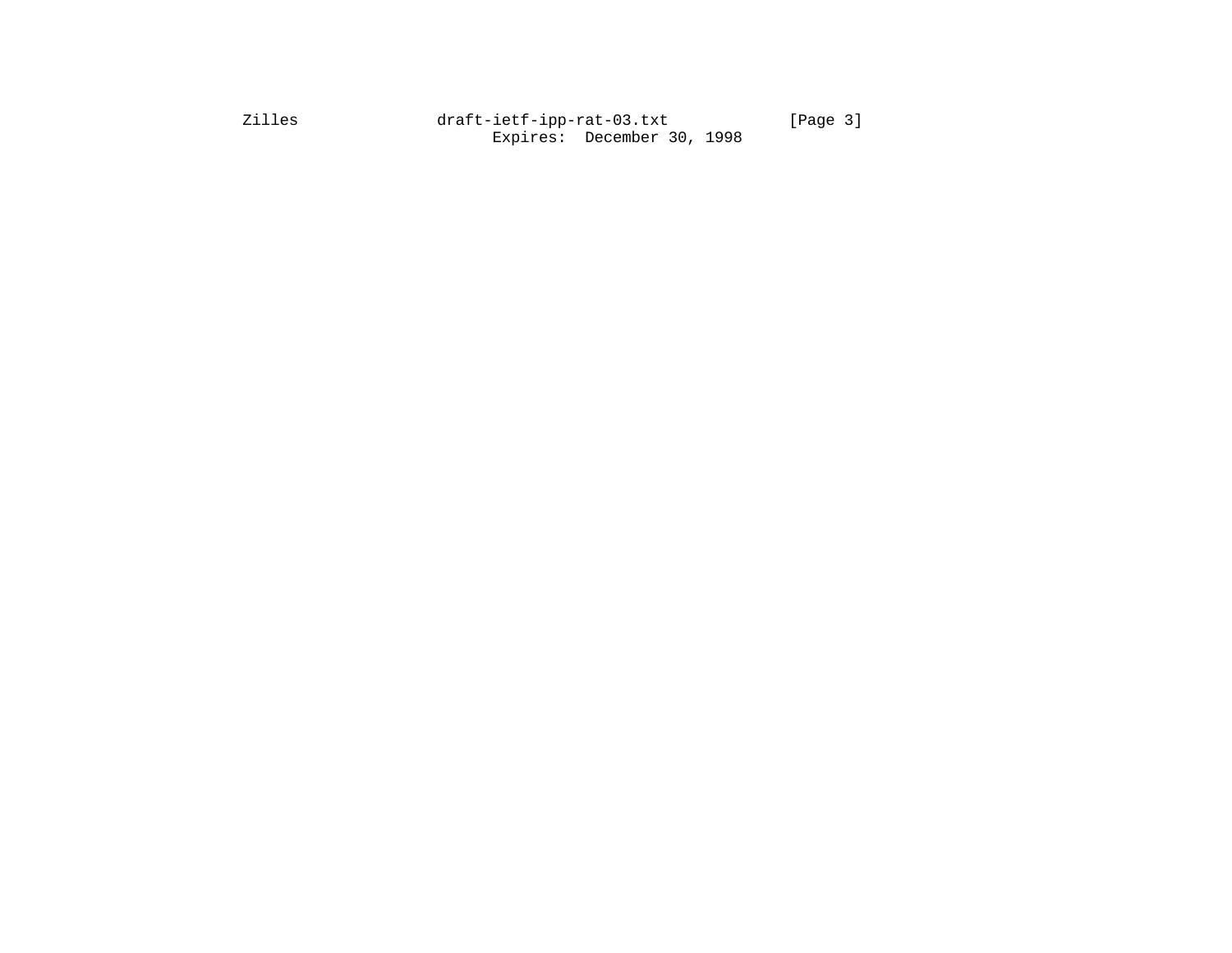be an HTML/HTTP server to allow direct user access to information about the printer.

### 3. RATIONALE FOR THE MODEL

The Model [IPP-MOD] is defined independently of any encoding of the Model data both to support the likely uses of IPP and to be robust with respect to the possibility of alternate encoding.

It is expected that a client or server/Printer would represent the Model data in some data structure within the applications/servers that support IPP. Therefore, the Model was designed to make that representation straightforward. Typically a parser or formatter would be used to convert from or to the encoded data format. Once in an internal form suitable to a product, the data can be manipulated by the product. For example, the data sent with a Print Job can be used to control the processing of that Print Job.

The semantics of IPP are attached to the (abstract) Model. Therefore, the application/server is not dependent on the encoding of the Model data, and it is possible to consider alternative mechanisms and formats by which the data could be transmitted from a client to a server; for example, a server could have a direct, client-less GUI interface that might be used to accept some kinds of Print Jobs. This independence would also allow a different encoding and/or transmission mechanism to be used if the ones adopted here were shown to be overly limiting in the future. Such a change could be migrated into new products as an alternate protocol stack/parser for the Model data.

Having an abstract Model also allows the Model data to be aligned with the (abstract) model used in the Printer [RFC1759], Job and Host Resources MIBs. This provides consistency in interpretation of the data obtained independently of how the data is accessed, whether via IPP or via SNMP [RFC1905, RFC1906] and the Printer/Job  $MTBS$ 

There is one aspect of the Model that deserves some extra explanation. There are two ways for identifying a Job object: (a) with a Job URI and (b) using a combination of the Printer URI and a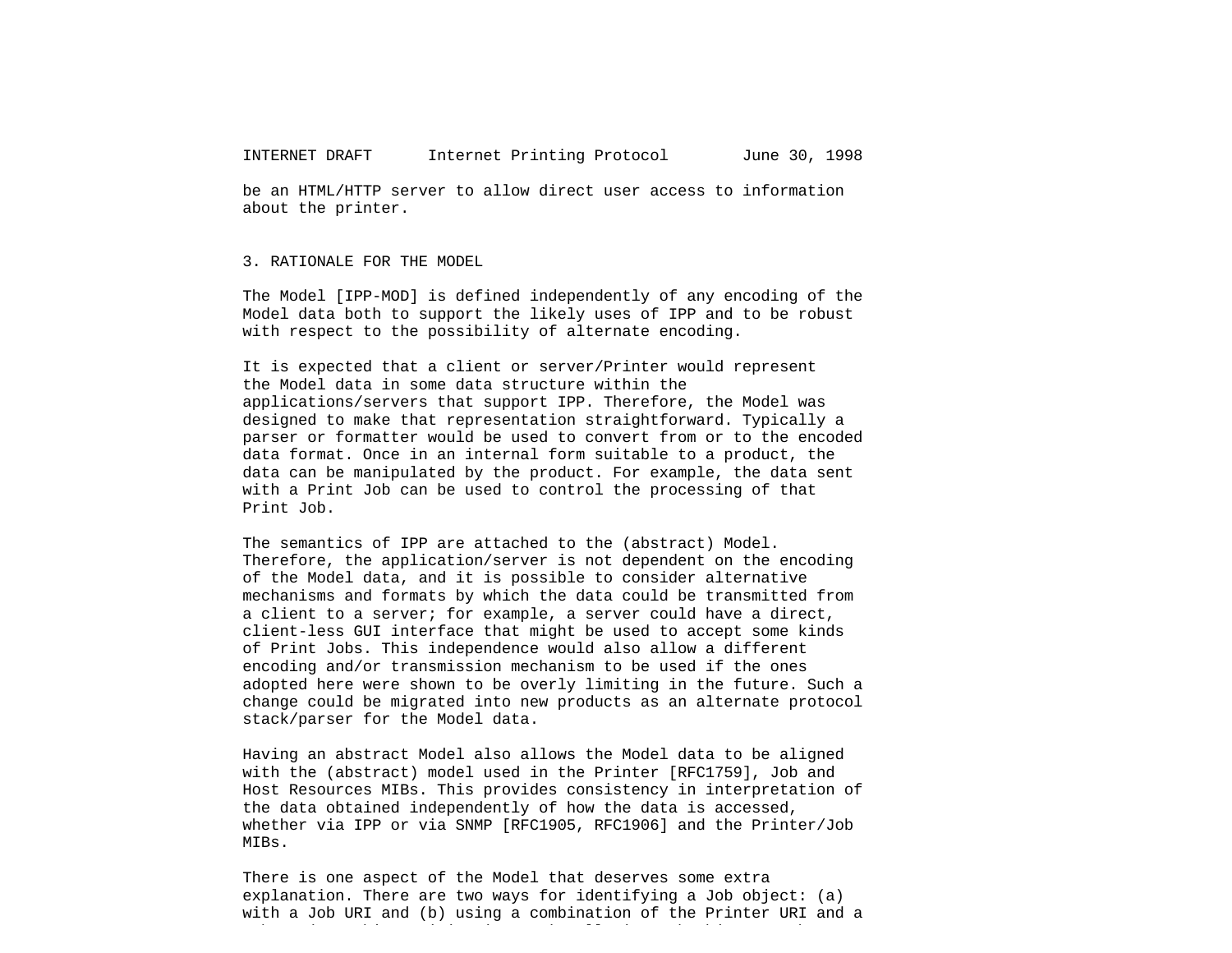| Zilles | draft-ietf-ipp-rat-03.txt  | [Page $4$ ] |  |  |  |  |
|--------|----------------------------|-------------|--|--|--|--|
|        | Expires: December 30, 1998 |             |  |  |  |  |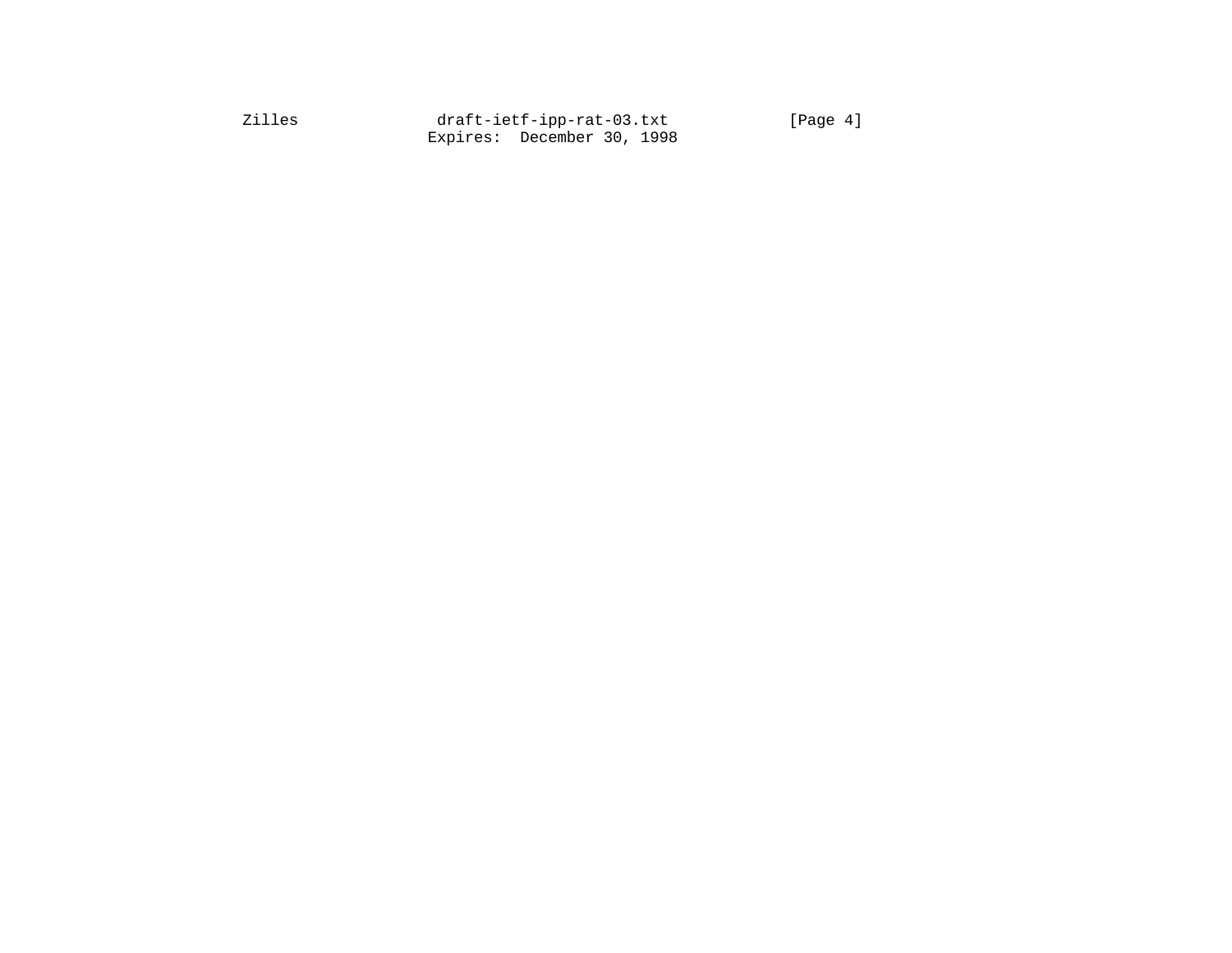submitted. In order to allow both types of client access to Jobs (either by Job URI or by numeric Job ID), when the Printer object successfully processes a create request and creates a new Job, the Printer object SHALL generate both a Job URI and a Job ID for the new Job object. This requirement allows all clients to access Printer objects and Job objects independent of any local constraints imposed on the client implementation.

#### 4. RATIONALE FOR THE PROTOCOL

There are two parts to the Protocol: (1) the encoding of the Model data and (2) the mechanism for transmitting the model data between client and server.

# 4.1 The Encoding

To make it simpler to develop embedded printers, a very simple binary encoding has been chosen. This encoding is adequate to represent the kinds of data that occur within the Model. It has a simple structure consisting of sequences of attributes. Each attribute has a name, prefixed by a name length, and a value. The names are strings constrained to characters from a subset of ASCII. The values are either scalars or a sequence of scalars. Each scalar value has a length specification and a value tag which indicates the type of the value. The value type has two parts: a major class part, such as integer or string, and a minor class part which distinguishes the usage of the major class, such as dateTime string. Tagging of the values with type information allows for introducing new value types at some future time.

A fully encoded request/response has a version number, an operation (for a request) or a status and optionally a status message (for a response), associated parameters and attributes which are encoded Model data and, optionally (for a request), print data following the Model data.

## 4.2 The Transmission Mechanism

The chosen mechanism for transmitting the encoded Model data is HTTP 1.1 Post (and associated response). No modifications to HTTP 1.1 are proposed or required. The sole role of the Transmission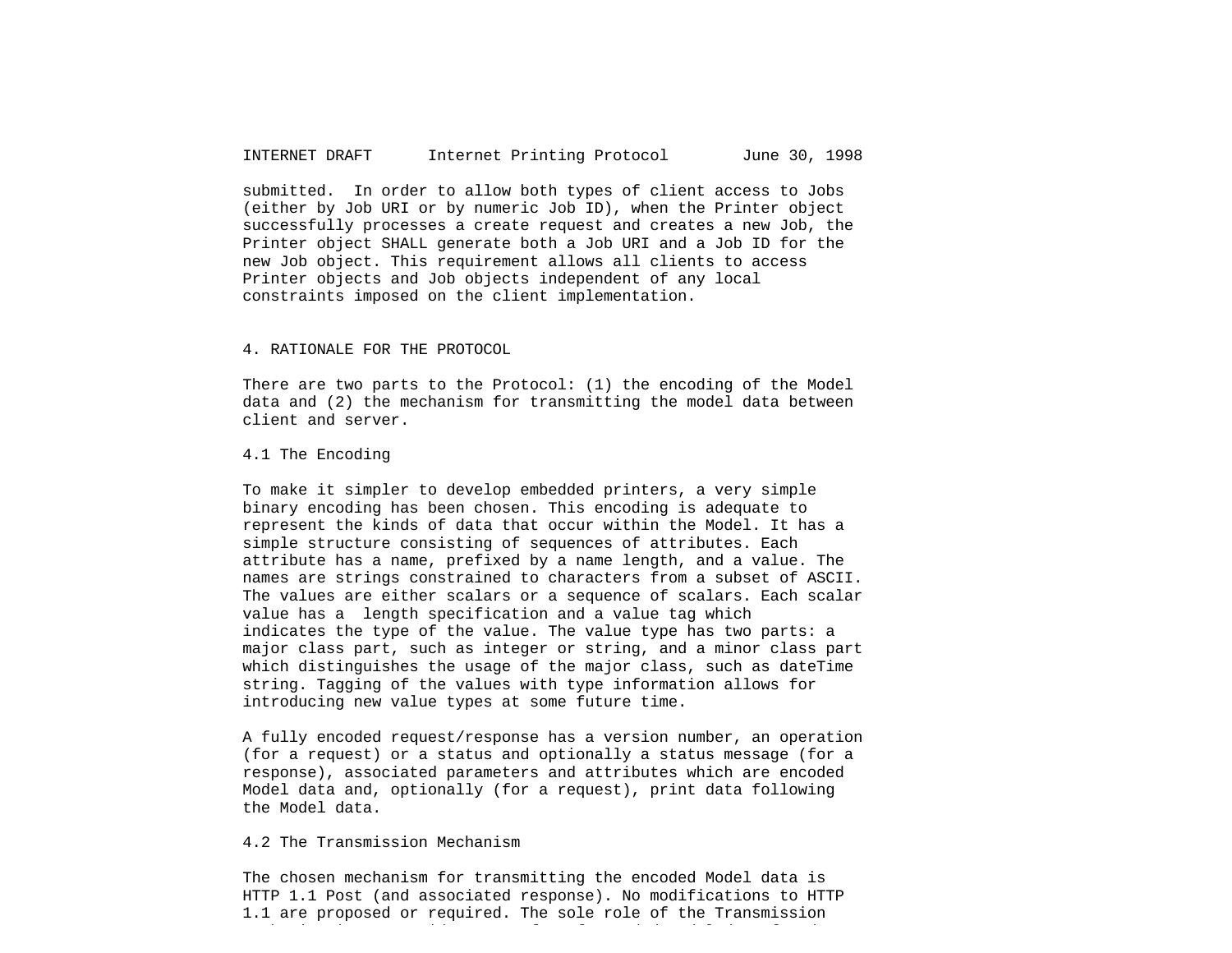| Zilles | draft-ietf-ipp-rat-03.txt  | [Page 5] |  |  |  |  |
|--------|----------------------------|----------|--|--|--|--|
|        | Expires: December 30, 1998 |          |  |  |  |  |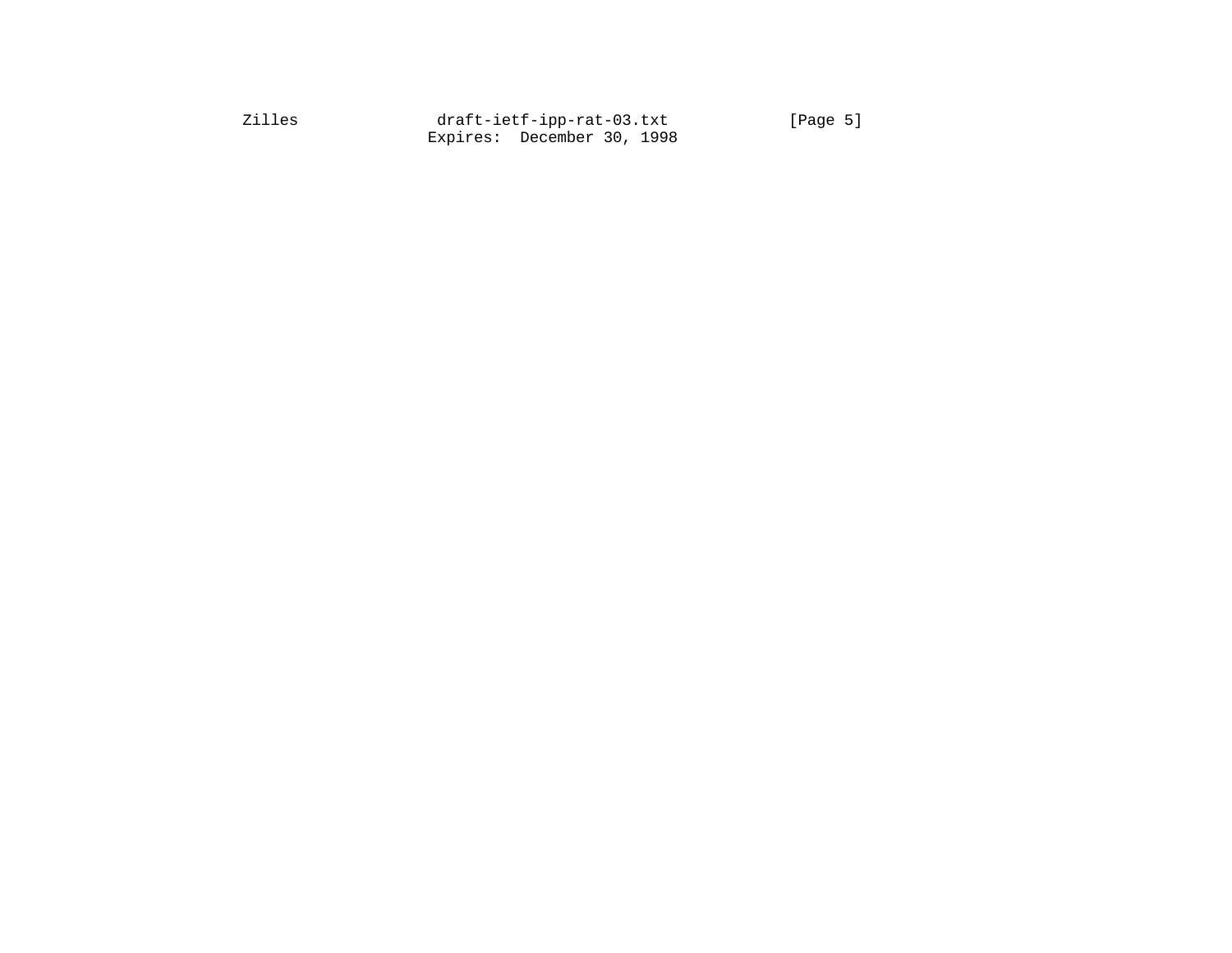1. HTTP 1.0 is already widely deployed and, based on the recent evidence, HTTP 1.1 is being widely deployed as the manufacturers release new products. The performance benefits of HTTP 1.1 have been shown and manufactures are reacting positively.

 Wide deployment has meant that many of the problems of making a protocol work in a wide range of environments from local net to Intranet to Internet have been solved and will stay solved with HTTP 1.1 deployment.

 2. HTTP 1.1 solves most of the problems that might have required a new protocol to be developed. HTTP 1.1 allows persistent connections that make a multi-message protocol be more efficient; for example it is practical to have separate Create-Job and Send-Document messages. Chunking allows the transmission of large print files without having to pre-scan the file to determine the file length. The accept headers allow the client's protocol and localization desires to be transmitted with the IPP operations and data. If the Model were to provide for the redirection of Job requests, such as Cancel-Job, when a Job is moved, the HTTP redirect response allows a client to be informed when a Job he is interested in is moved to another server/Printer for any reason.

 3. Most network Printers will be implementing HTTP servers for reasons other than IPP. These network attached Printers want to provide information on how to use the printer, its current state, HELP information, etc. in HTML. This requires having an HTTP server which would be available to do IPP functions as well.

 4. Most of the complexity of HTTP 1.1 is concerned with the implementation of HTTP proxies and not the implementation of HTTP clients and/or servers. Work is proceeding in the HTTP Working Group to help identify what must be done by a server. As the Encoding and Transport document shows, that is not very much.

 5. HTTP implementations provide support for handling URLs that would have to be provided if a new protocol were defined.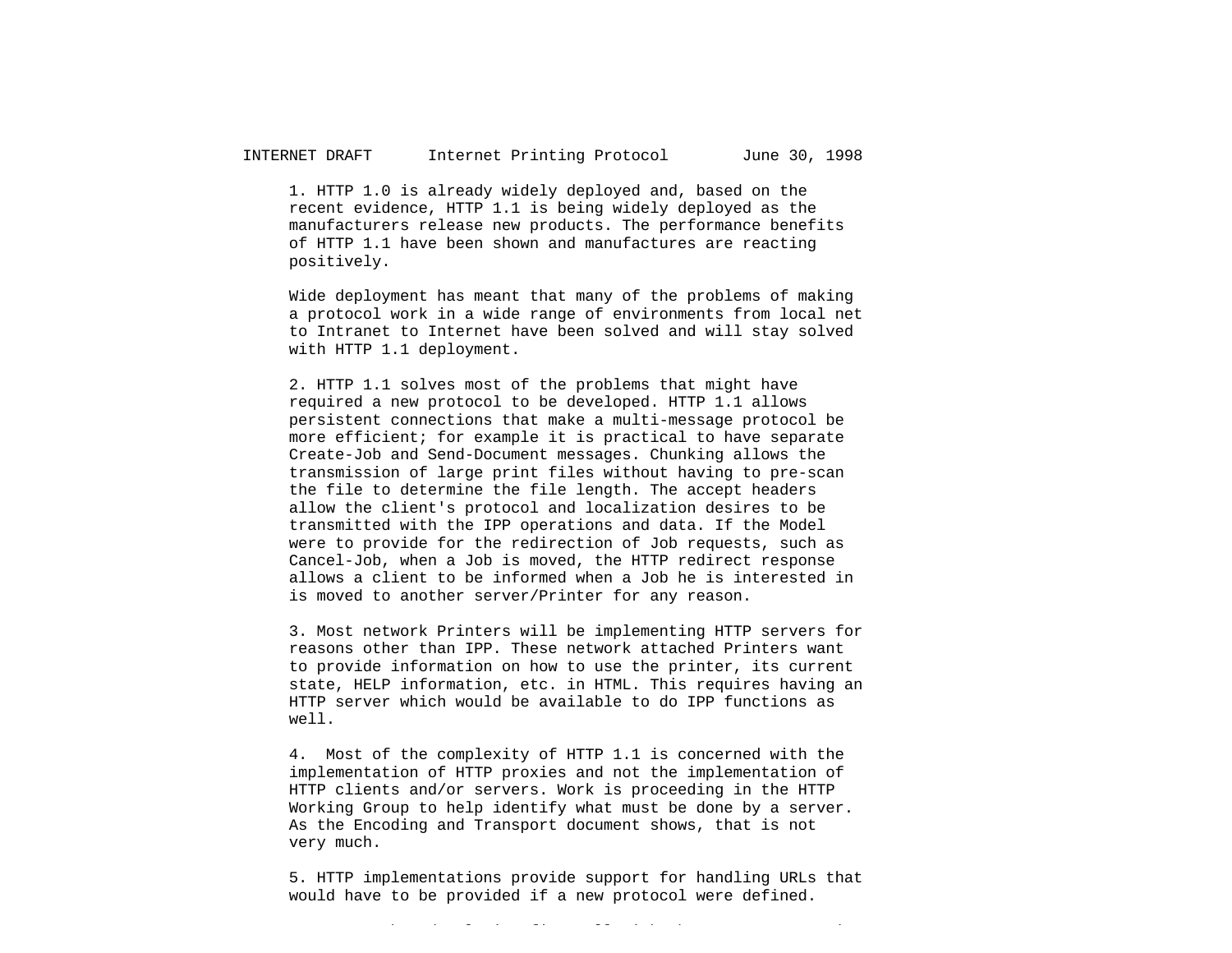| Zilles | draft-ietf-ipp-rat-03.txt  | [Page 6] |  |  |  |  |
|--------|----------------------------|----------|--|--|--|--|
|        | Expires: December 30, 1998 |          |  |  |  |  |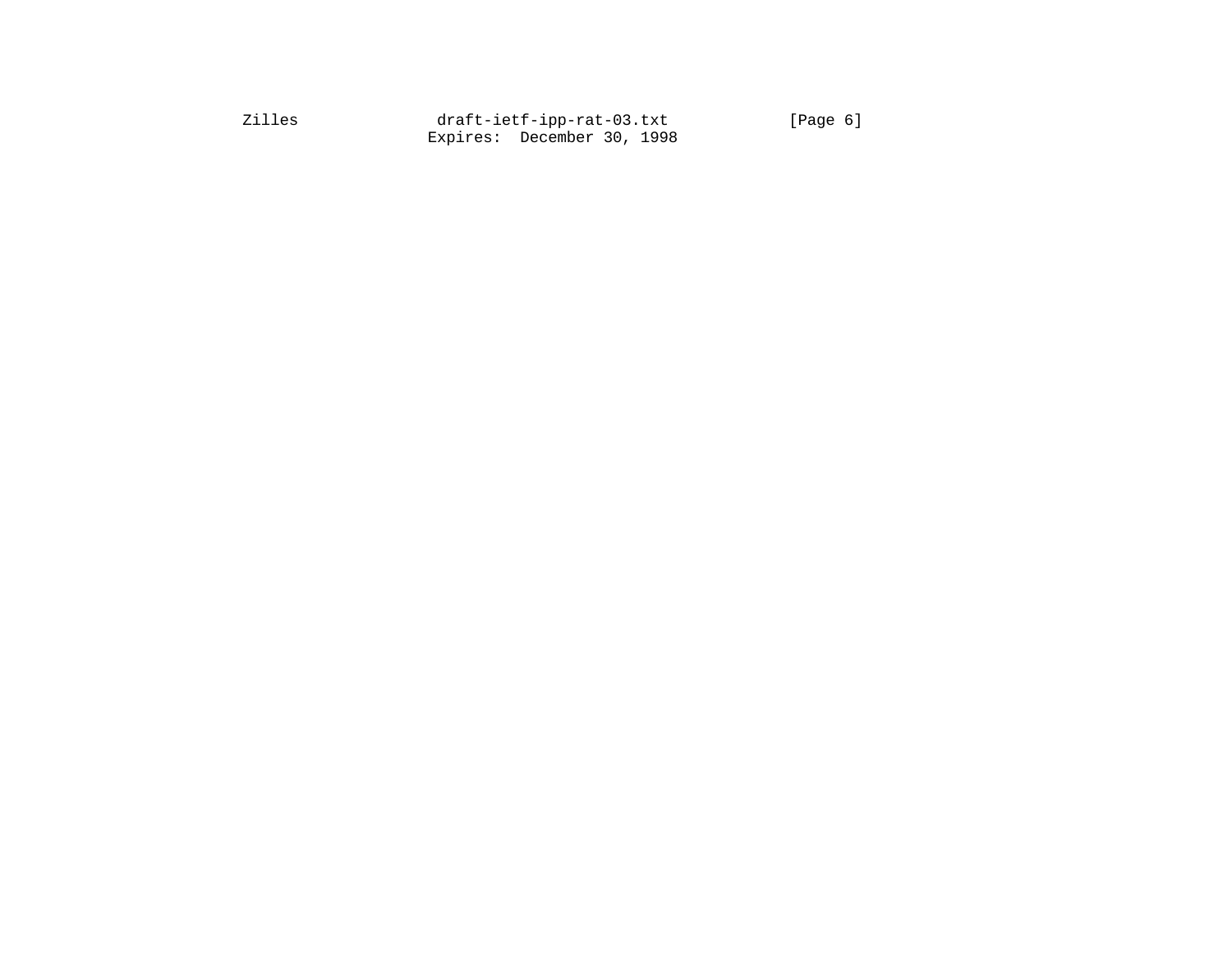headers, intent-types (via Internet Media Types) and error codes have wide acceptance and a useful set of definitions and methods for extension.

 8. Although not strictly a reason why IPP should use HTTP as the transmission protocol, it is extremely helpful that there are many prototyping tools that work with HTTP and that CGI scripts can be used to test and debug parts of the protocol.

 9. Finally, the POST method was chosen to carry the print data because its usage for data transmission has been established, it works and the results are available via CGI scripts or servlets. Creating a new method would have better identified the intended use of the POSTed data, but a new method would be more difficult to deploy. Assigning a new default port for IPP provided the necessary identification with minimal impact to installed infrastructure, so was chosen instead.

#### 5. RATIONALE FOR THE DIRECTORY SCHEMA

Successful use of IPP depends on the client finding a suitable IPP enabled Printer to which to send a IPP requests, such as print a job. This task is simplified if there is a Directory Service which can be queried for a suitable Printer. The purpose of the Directory Schema is to have a standard description of Printer attributes that can be associated the URI for the printer. These attributes are a subset of the Model attributes and can be encoded in the appropriate query syntax for the Directory Service being used by the client.

### 6. RATIONALE FOR SECURITY

Security is an areas of active work on the Internet. Complete solutions to a wide range of security concerns are not yet available. Therefore, in the design of IPP, the focus has been on identifying a set of security protocols/features that are implemented (or currently implementable) and solve real problems with distributed printing. The two areas that seem appropriate to support are: (1) authorization to use a Printer and (2) secure interaction with a printer. The chosen mechanisms are the digest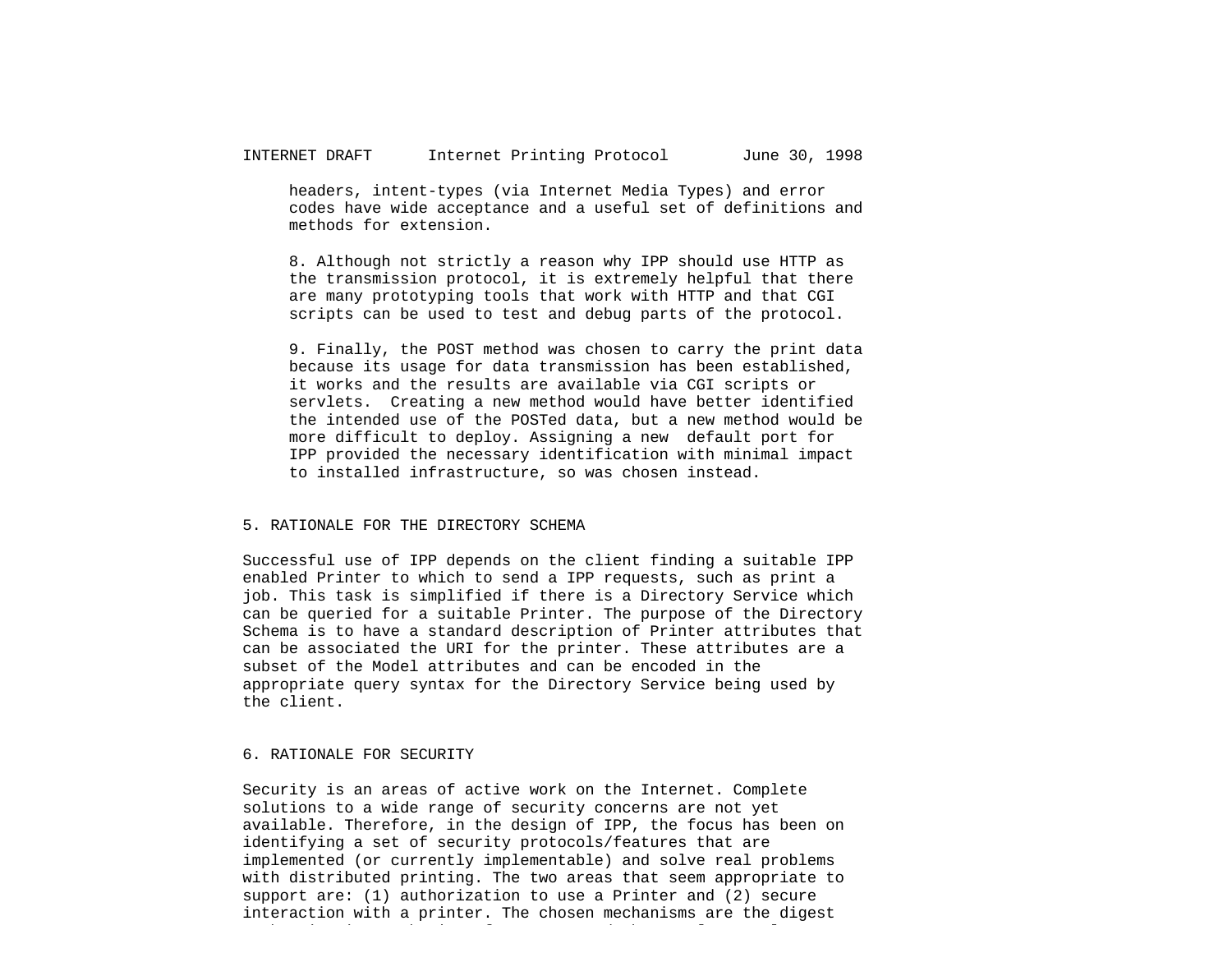| Zilles | draft-ietf-ipp-rat-03.txt  | [Page 7] |  |  |  |  |
|--------|----------------------------|----------|--|--|--|--|
|        | Expires: December 30, 1998 |          |  |  |  |  |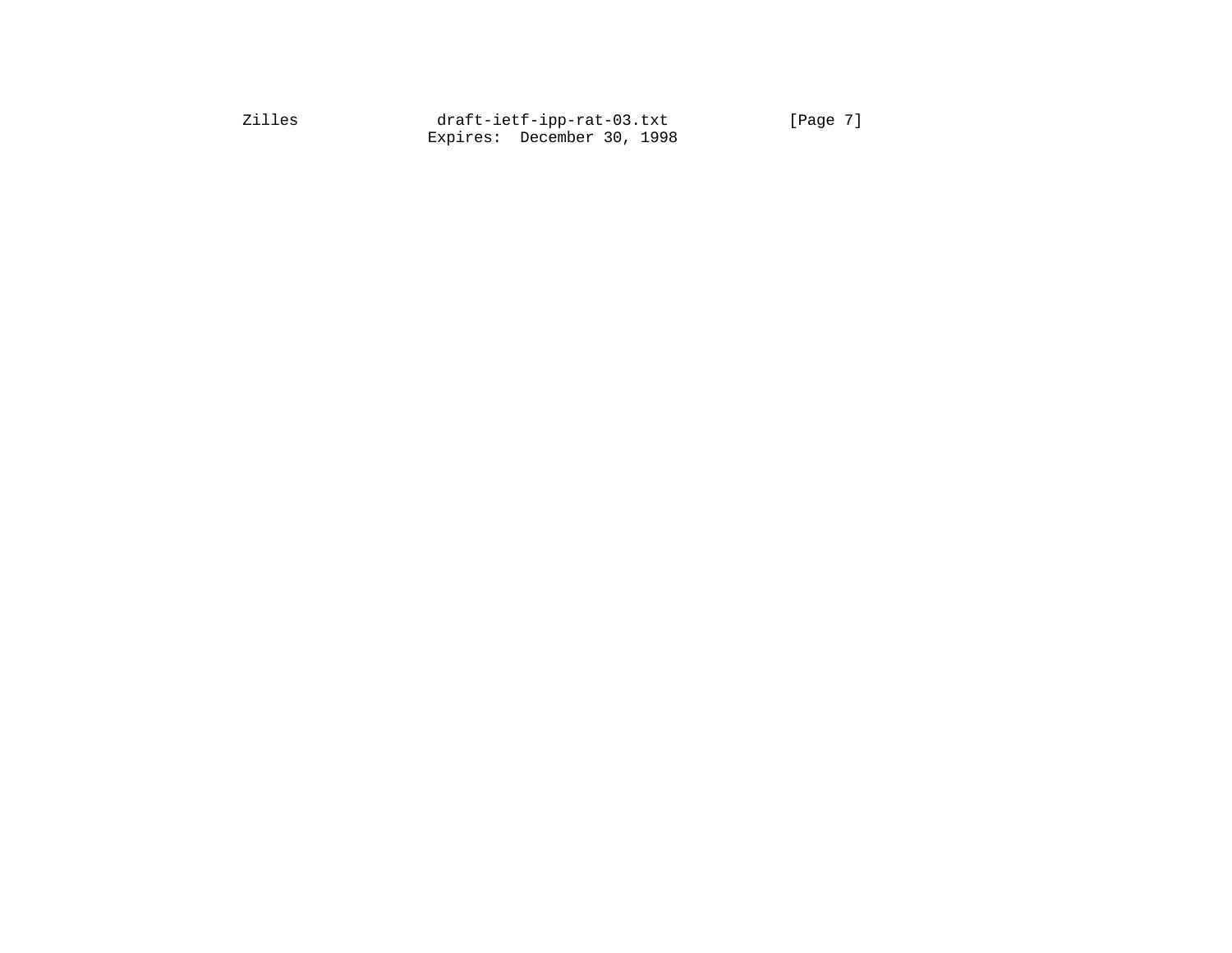This document and translations of it may be copied and furnished to others, and derivative works that comment on or otherwise explain it or assist in its implementation may be prepared, copied, published and distributed, in whole or in part, without restriction of any kind, provided that the above copyright notice and this paragraph are included on all such copies and derivative works. However, this document itself may not be modified in any way, such as by removing the copyright notice or references to the Internet Society or other Internet organizations, except as needed for the purpose of developing Internet standards in which case the procedures for copyrights defined in the Internet Standards process must be followed, or as required to translate it into languages other than English. The limited permissions granted above are perpetual and will not be revoked by the Internet Society or its successors or assigns.

This document and the information contained herein is provided on an "AS IS" basis and THE INTERNET SOCIETY AND THE INTERNET ENGINEERING TASK FORCE DISCLAIMS ALL WARRANTIES, EXPRESS OR IMPLIED, INCLUDING BUT NOT LIMITED TO ANY WARRANTY THAT THE USE OF THE INFORMATION HEREIN WILL NOT INFRINGE ANY RIGHTS OR ANY IMPLIED WARRANTIES OF MERCHANTABILITY OR FITNESS FOR A PARTICULAR PURPOSE.

## 8. REFERENCES

[RFC1759] Smith, R., Wright, F., Hastings, T., Zilles, S., and Gyllenskog, J., "Printer MIB", RFC 1759, March 1995.

### [RFC1905]

J. Case, et al. "Protocol Operations for Version 2 of the Simple Network Management Protocol (SNMPv2)", RFC 1905, January 1996.

### [RFC1906]

J. Case, et al. "Transport Mappings for Version 2 of the Simple Network Management Protocol (SNMPv2)", RFC 1906, January 1996.

# [IPP LPD] Herriot, R., Hastings, T., Jacobs, N., Martin, J., "Mapping between LPD and IPP Protocols", draft-ietf-ipp-lpd-ipp-map-04.txt, June 1998.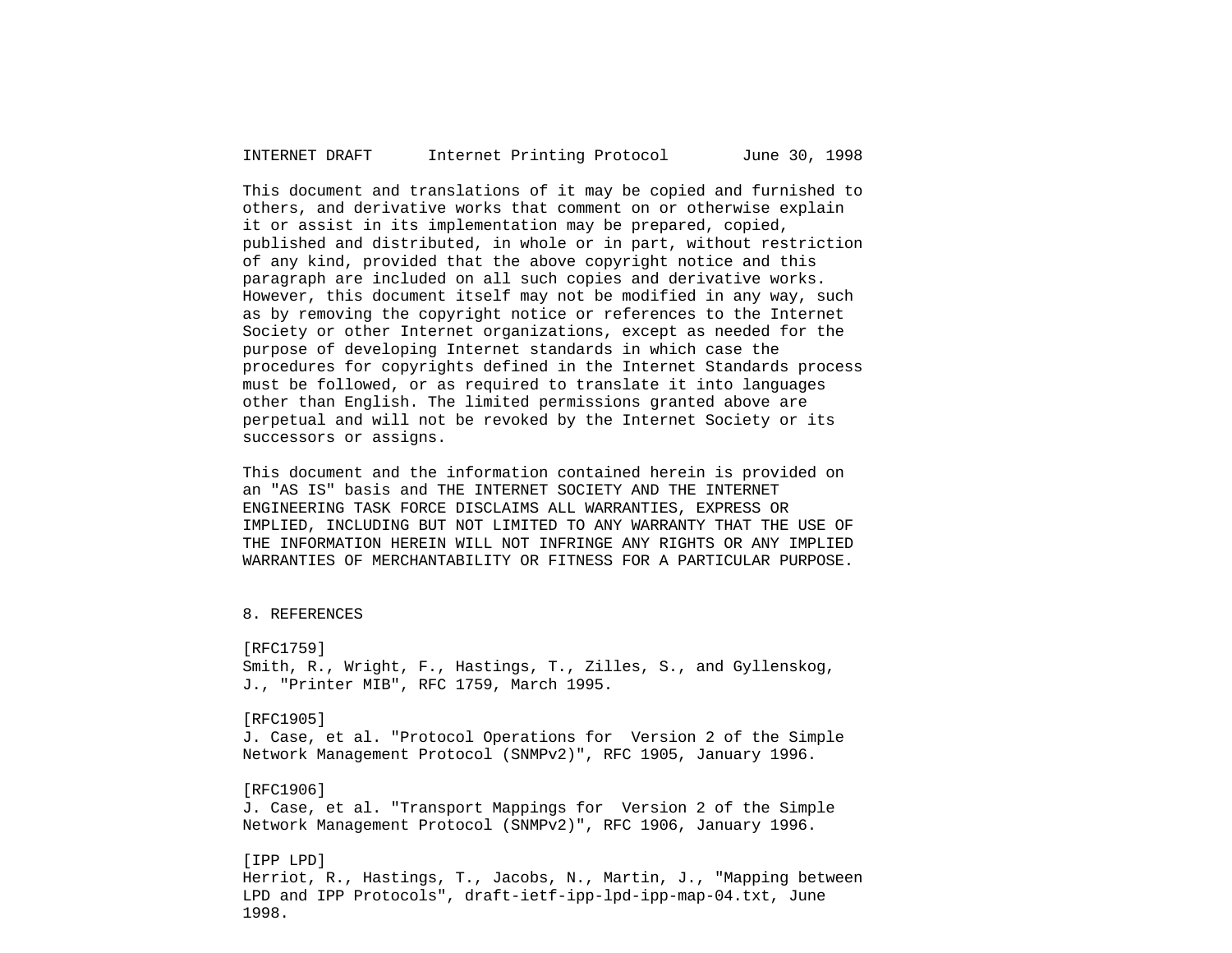Expires: December 30, 1998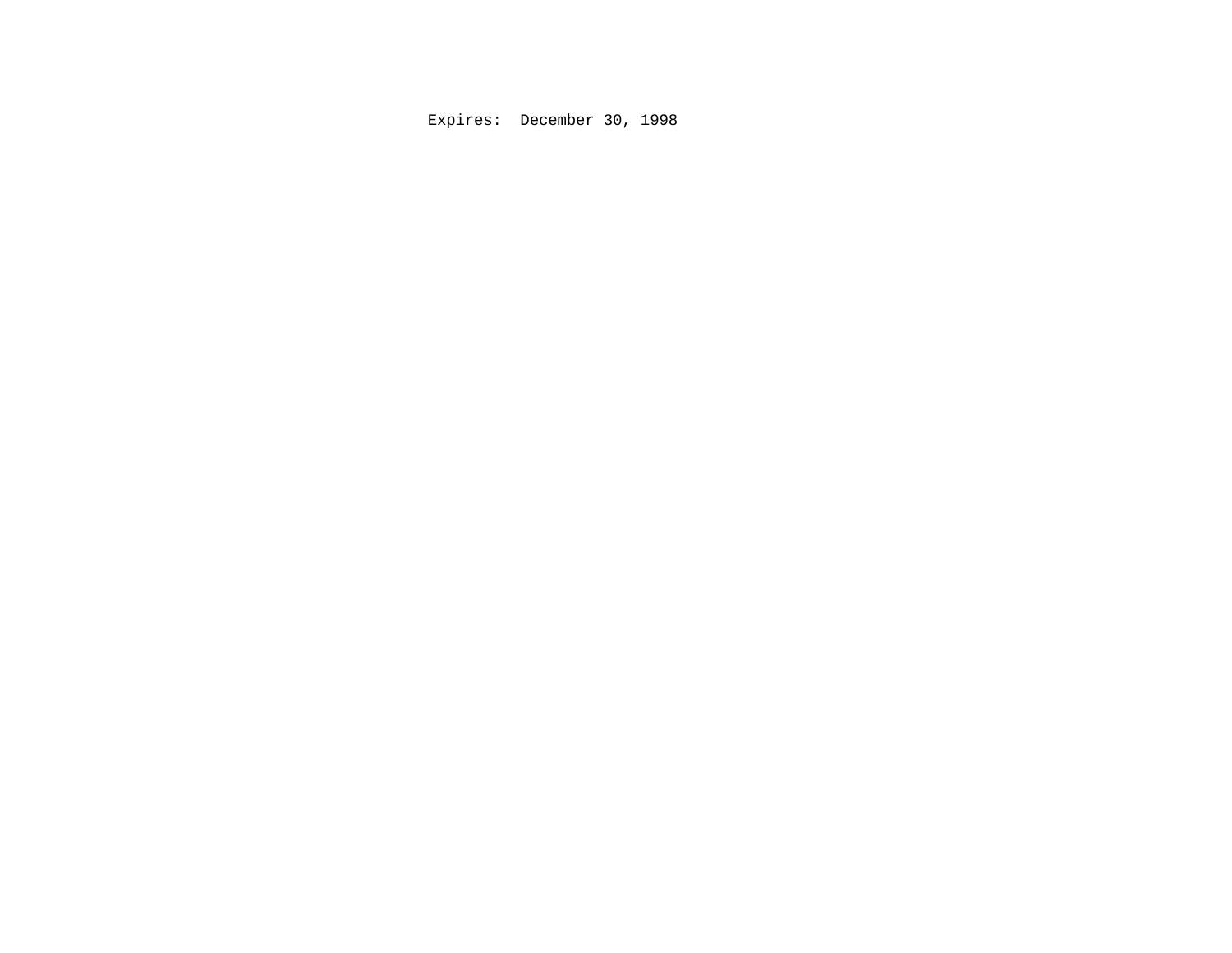```
[IPP-PRO]
Herriot, R., Butler, S., Moore, P., Tuner, R., "Internet Printing
Protocol/1.0: Encoding and Transport", draft-ietf-ipp-pro-06.txt,
June, 1998.
```
[IPP-REQ] Wright, D., "Design Goals for an Internet Printing Protocol", draft-ietf-ipp-req-02.txt, June, 1998.

[ISO10175] ISO/IEC 10175 "Document Printing Application (DPA)", June 1996

[TLS-PRO] Dirks, T., and Allan, C., "The TLS Protocol", draft-ietf-tls-protocol-05.txt

### 9. AUTHORS ADDRESS

Stephen Zilles Adobe Systems Incorporated 345 Park Avenue MailStop W14 San Jose, CA 95110-2704

Phone: +1 408 536-4766 Fax: +1 408 537-4042 Email: szilles@adobe.com